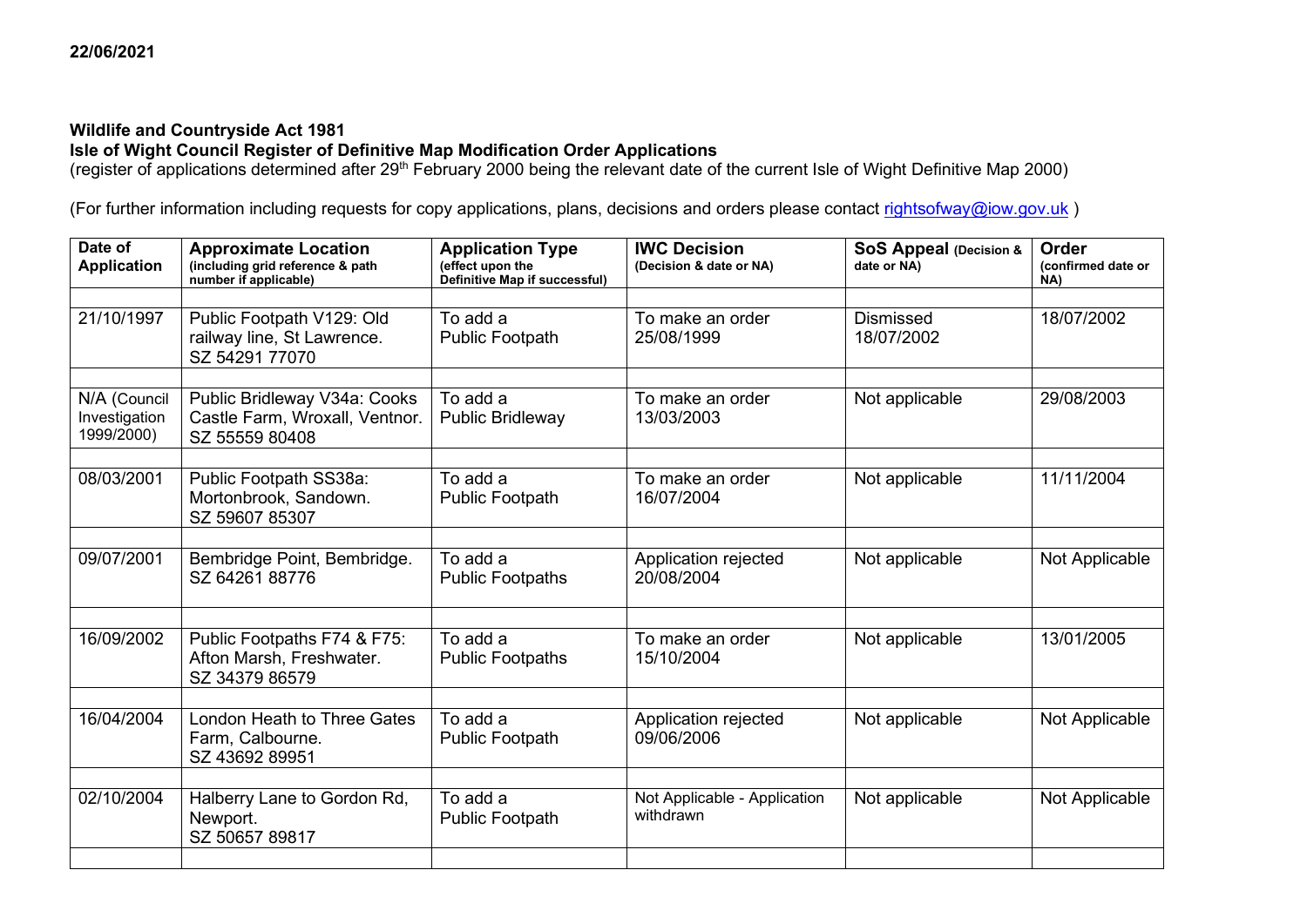| 19/05/2005 | Public Footpaths NC51:<br>Alverstone, Newchurch.<br>SZ 57425 85628               | To add a<br>Public Footpath          | To make an order<br>30/10/2006                                                                                     | Not applicable                 | 31/05/2007            |
|------------|----------------------------------------------------------------------------------|--------------------------------------|--------------------------------------------------------------------------------------------------------------------|--------------------------------|-----------------------|
| 03/10/2006 | <b>Buckland Gardens to Western</b><br>Beach, Ryde.<br>SZ 58355 92912             | To add a<br><b>Public Footpath</b>   | Application rejected<br>19/05/2008                                                                                 | Not applicable                 | Not applicable        |
| 28/02/2008 | Sea Wall at Seagrove Bay,<br>Seaview, Ryde.<br>SZ 63162 91015                    | To add a<br><b>Public Footpath</b>   | To make an Order<br>18/05/2010                                                                                     | Allowed<br>23/08/2011          | Not Applicable        |
| 11/02/2009 | Public Bridleway V34a: Cooks<br>Castle Farm, Wroxall, Ventnor.<br>SZ 55559 80408 | To delete a<br>Public Bridleway      | Application rejected<br>27/08/2010                                                                                 | <b>Dismissed</b><br>08/07/2011 | Not Applicable        |
| 28/05/2009 | Gurnard Heights, Gurnard,<br>Cowes.<br>SZ 47925 96014                            | To add a<br><b>Public Footpath</b>   | N.A. Application withdrawn<br>(landowner effected common<br>law dedication of claimed path,<br>path named as CS5A) | Not Applicable                 | <b>Not Applicable</b> |
| 07/12/2009 | Public Footpath NT46: Sea<br>Wall, Castlehaven, Niton.<br>SZ 50466 75429         | To delete part of<br>Public Footpath | Application rejected<br>11/04/2011                                                                                 | <b>Dismissed</b><br>10/02/2012 | Not Applicable        |
| 11/04/2011 | Public Footpath V130<br>Paradise Wood, St. Lawrence.<br>SZ 54244 77102           | To add<br><b>Public Footpaths</b>    | N.A. Application withdrawn<br>(landowner effected common<br>law dedication of agreed paths)                        | Not Applicable                 | Not Applicable        |
| 14/12/2012 | Sea Wall at Seagrove Bay,<br>Seaview, Ryde.<br>SZ 63162 91015                    | To add a<br>Public Footpath          | Application rejected<br>Refer to Appeals Sub<br>Committee minutes &<br>agenda papers<br>1/9/2015                   | Not Applicable                 | Not Applicable        |
| 05/07/2013 | Path at Beach Hut Café,<br>Forelands, Bembridge<br>SZ 65463 87271                | To add a<br><b>Public Footpath</b>   | Application rejected<br>Refer to Appeals Sub<br>Committee minutes &<br>agenda papers<br>22/11/2016                 | Not Applicable                 | Not Applicable        |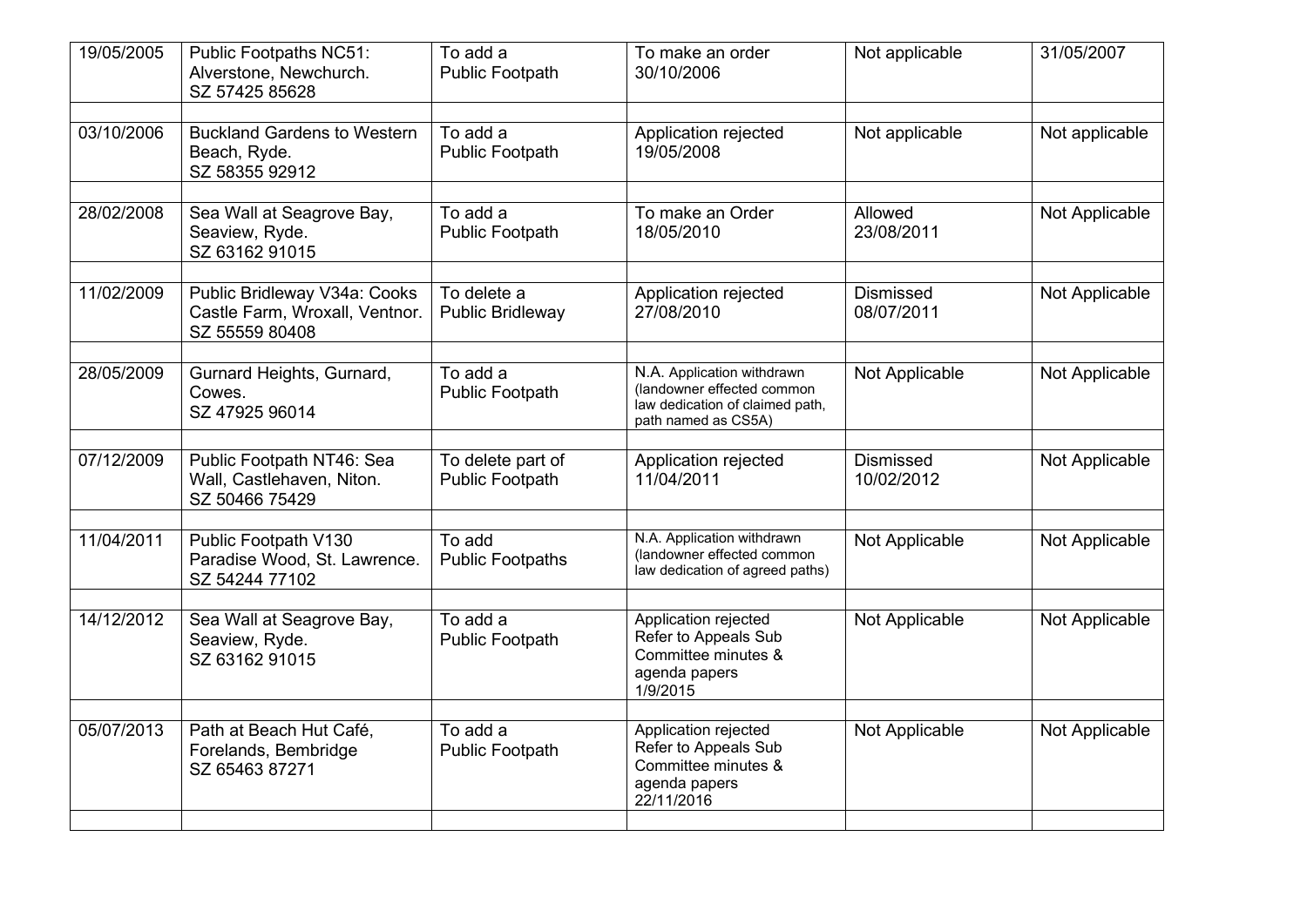| 29/10/2013 | Public Footpath NT46: Sea<br>Wall, Castlehaven, Niton.<br>SZ 50466 75429                               | To delete part of<br>Public Footpath | Application rejected<br>Refer to Appeals Sub<br>Committee minutes &<br>agenda papers<br>07/03/18                                                             | Not Applicable | Not Applicable |
|------------|--------------------------------------------------------------------------------------------------------|--------------------------------------|--------------------------------------------------------------------------------------------------------------------------------------------------------------|----------------|----------------|
| 13/05/2016 | Path between Brooks /<br>Wavesound Close and<br>Foreland Farm Lane,<br>Bembridge                       | To add a Public<br>Footpath          | N.A. Application withdrawn<br>07/08/18 (a public path<br>creation order has been<br>made to add this to the<br>definitive map, path is named<br><b>BB45)</b> | Not Applicable | Not Applicable |
| 27/01/2016 | Old Railway Line,<br><b>Embankment Road,</b><br><b>Bembridge</b>                                       | To add a Public Right<br>of Way      | (N.A. To be determined)                                                                                                                                      |                |                |
| 03/03/2017 | <b>Path between Pondwell</b><br>(Wishing Well pub) and Pond<br>Lane / Salterns Road,<br><b>Seaview</b> | To add a Public Right<br>of Way      | (N.A. To be determined)                                                                                                                                      |                |                |
| 22/11/2017 | Path from Yarmouth High<br>Street to shore (known as<br>Friars Lane)<br>SZ 35724 89792                 | To add a Public<br>Footpath          | (N.A. To be determined)                                                                                                                                      |                |                |
| 22/05/19   | Path from Worsley Road,<br>Gurnard to the shore (via<br>Spencer Woods)                                 | To add a Public<br>Footpath          | (N.A. To be determined)                                                                                                                                      |                |                |
|            |                                                                                                        |                                      |                                                                                                                                                              |                |                |